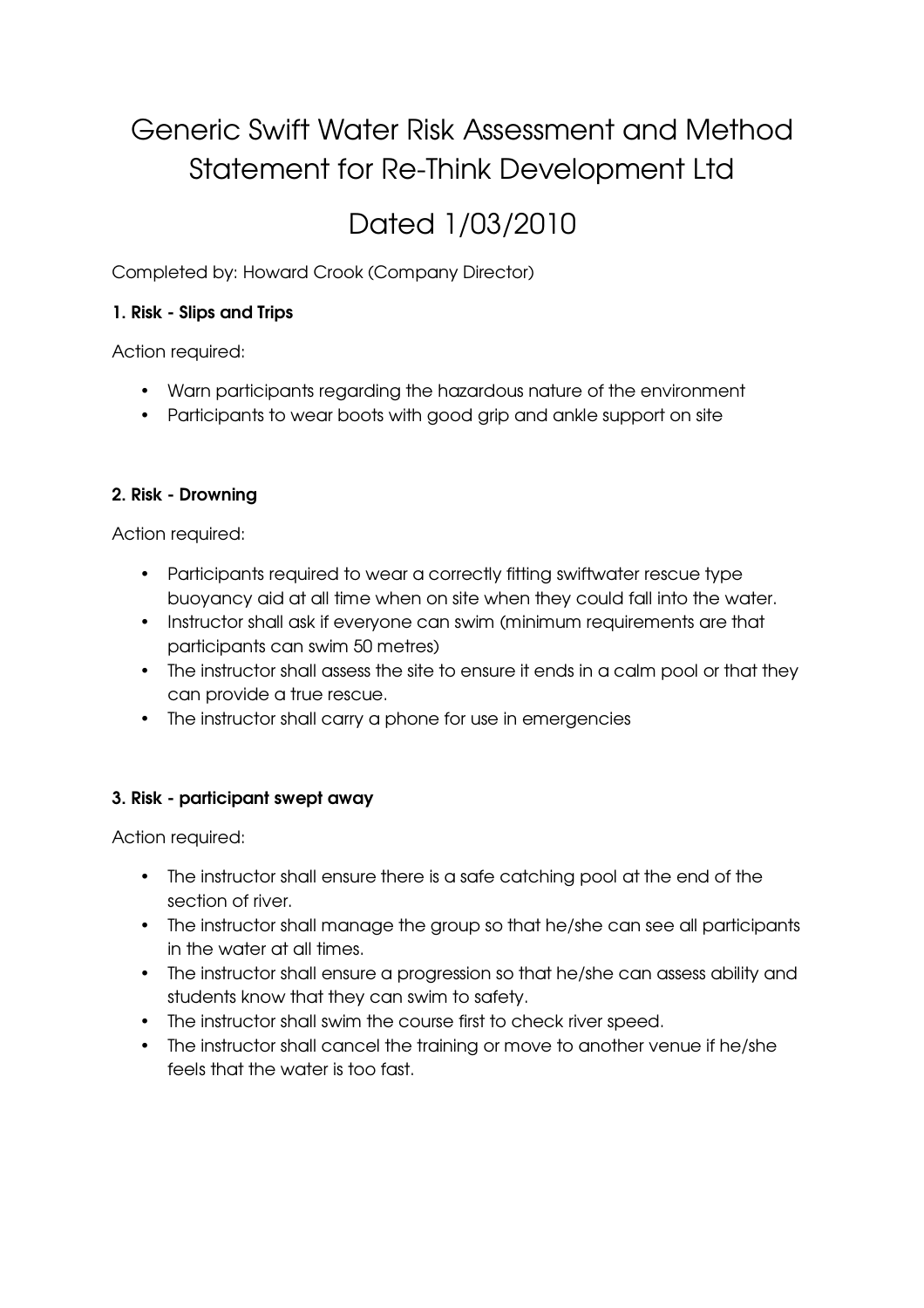# 4. High Water

Action required:

- The instructor will manage on site being aware of the following hazards associated with high water conditions:
- (specific dangers) debris in the water , water colouration making it hard to spot dangers, water speed, strainers.
- The instructor will cancel the training or move to another venue if they feel that the dangers are too great, risk assessed dynamically.

## 5. Risk – Foot Entrapment

Action required:

- Participants will be warned of the dangers of foot entrapment and showed both the aggressive and defensive swimming positions.
- Participants will be instructed to keep their feet at the surface at all times when swimming unless they have hold of a rock or are in a safe eddy

## 6. Risk – Strainer/entrapment hazards

Action required:

- The instructor will walk the site to check for hazards
- The site will be inspected at low water
- The instructor will carry tin snips and a folding saw

## 7. Risk - Medical

Action required:

• The instructor will establish any pre-existing medical conditions before training commences.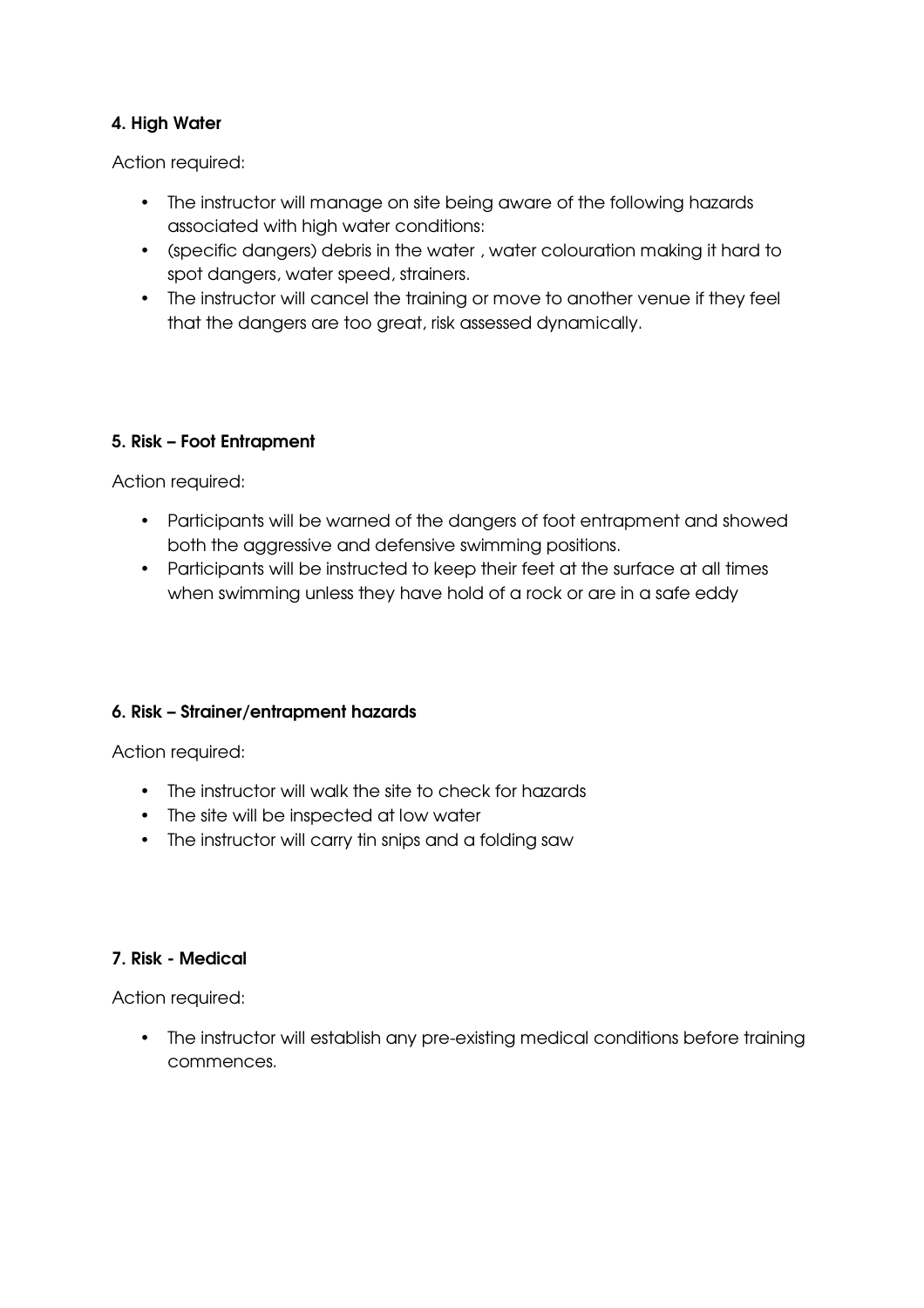### 8. Risk - Bruising

Action required:

- Participants briefed that they will receive brusing
- Minimise danger by safe swimming techniques

#### 9. Risk – Unstable Rocks

Action required:

- Wear helmets on site
- Instructor to be aware of the dangers of overhead rocks

#### 10. Risk – Objects in the water carried in the stream

Action required:

• The instructor shall e vigilant at all times

## 11. Risk – fixed objects in the water

Action required:

• The instructor shall e vigilant at all times

#### 12. Risk – Hypothermia

Action required:

- Drysuits to be worn by all participants
- Kissu carried at all times
- Adequate clothing to be worn by participants
- The instructor shall be aware of the signs and symptoms of hypothermia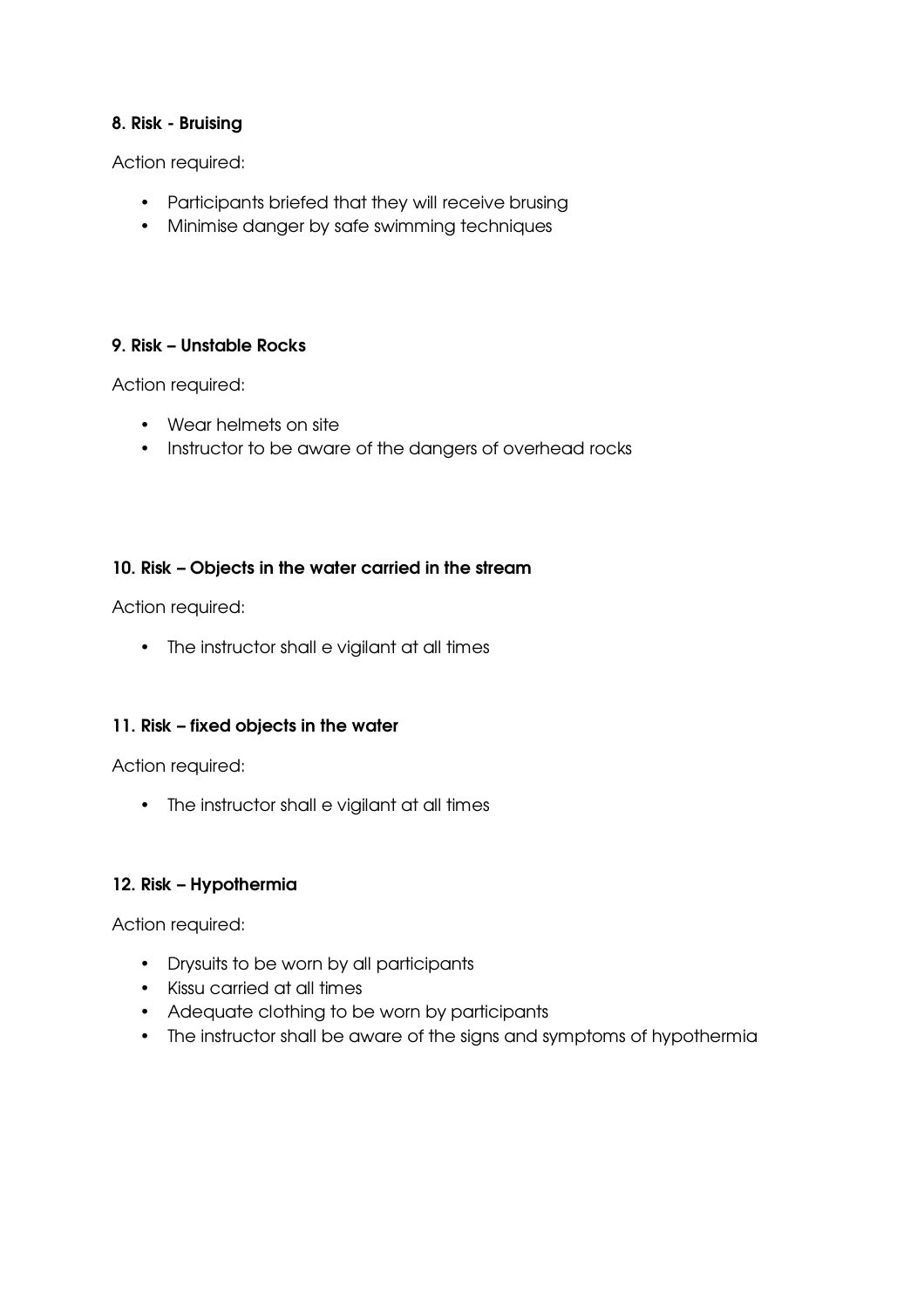## 13. Risk – Steep cliffs

Action required:

• Warning to participants of specific dangers

## 14. Risk – water borne disease

Action required:

- Warn participants of the danger of water borne disease and that they must see a doctor if falling ill after the training.
- Use antiseptic hand gel before eating and drinking
- Avoid eating and drinking with wet hands
- Try to eat and drink before getting on the water

## 15. Risk – hydraulic entrapment

Action required:

- The instructor to assess dangers from hydraulics on site
- Only use hydraulics when 100% confident and with a rescue plan
- The instructor will enter the hydraulic first to risk assess

# 16. Risk – Driving to site

Action required:

• Drive with due care observing road signage

## 17. Risk – road side traffic hazard

Action required:

- Park off road if possible
- Warn participants if close to the road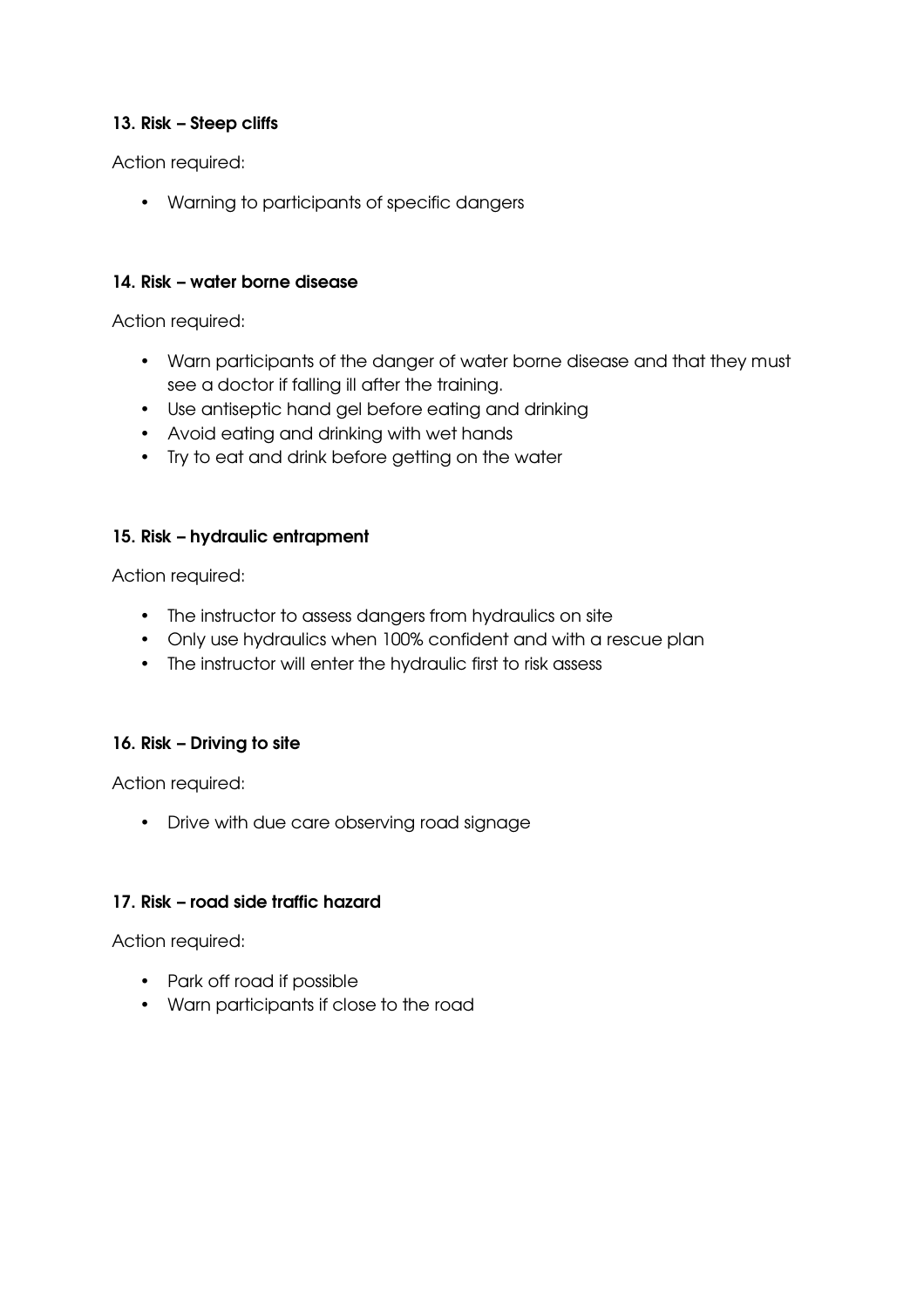# Method Statement for Swiftwater Rescue Training

# PPE to be worn on site:

- Boots with good grip and ankle support
- Drysuits
- Helmets
- Swiftwater buoyancy aids
- Throwlines
- Gloves (in winter)
- Thermal insulation

# Minimum qualification for the instructor for Bankside training:

Rescue 3 technician award (or equivalent ) and to have attended a training day.

# Equipment to have on site:

- First aid kit
- Mobile phone
- GPS
- Saw
- Tin Snips
- Kissu
- 25 metres of floating rope
- Prussic loops, karabiners (3) and sling
- Spare clothes

## Operations:

- The instructor shall carry out a dynamic risk assessment on arrival on site to assess river level, strainer hazards, danger of being swept away and specific site hazards.
- If the river is deemed too high the training will be cancelled or another venue used.
- PPE will be worn on site by all participants
- Participants will be briefed on the dangers particularly to the danger of bruising.
- Participants will be briefed to the specific hazards on site particularly steep drops and cliffs
- Participants shall be warned about foot entrapments and instructed in safe swimming positions and not putting down feet in rapids